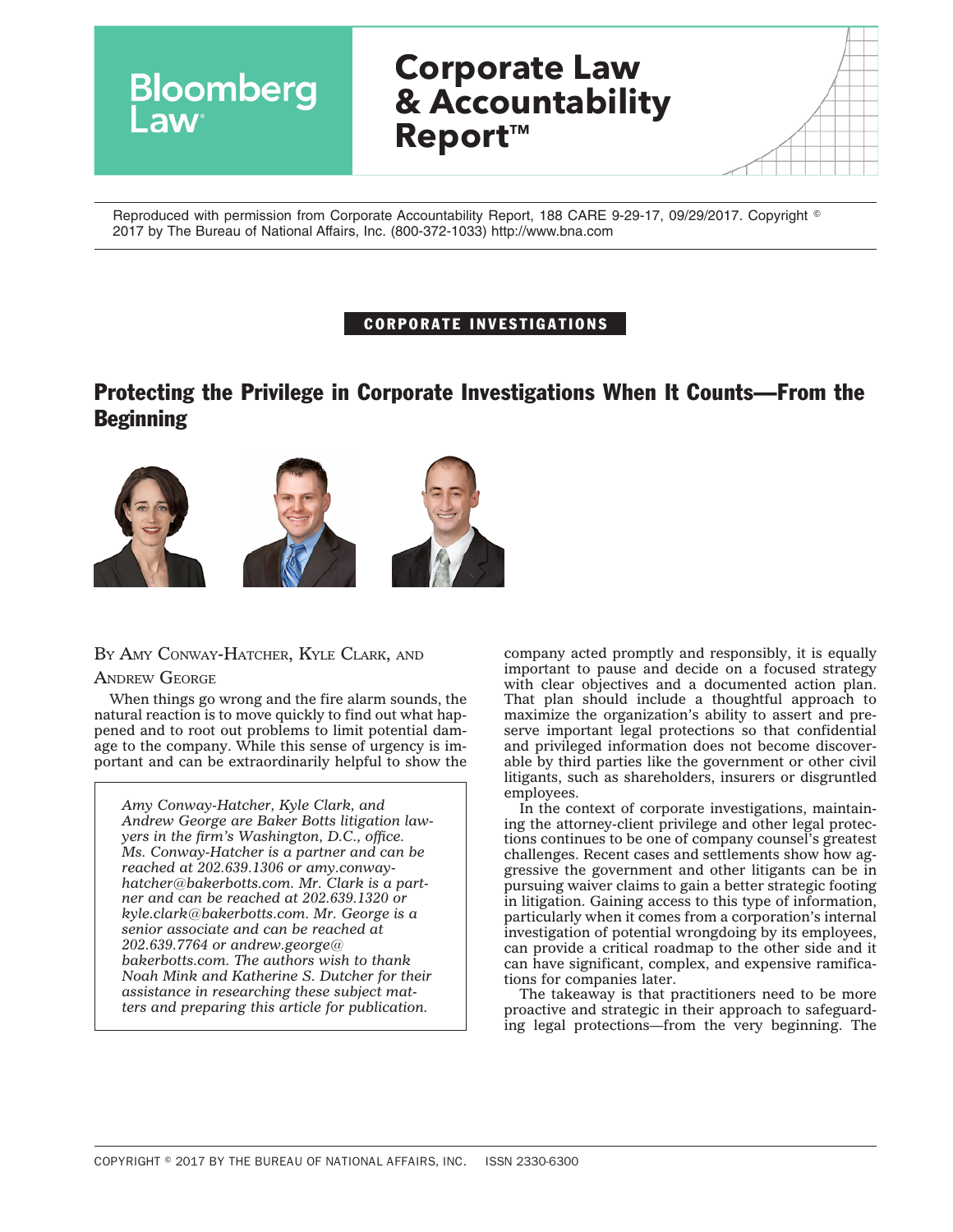risks are too great and, as some companies have found out the hard way, if these protections are waived, there is no going back.

## Back to Basics: Attorney-Client Privilege and Attorney Work Product Protection Defined

The attorney-client privilege is one of the oldest recognized privileges for protecting confidential communications between attorneys and their clients. The privilege encourages ''full and frank communication between attorneys and their clients'' and ''recognizes that sound legal advice... depends upon the lawyer being fully informed by the client.'' [*Upjohn Co. v. United States*, 449 U.S. 383, 389 (1981).] In *Upjohn*, the U.S. Supreme Court acknowledged that the attorney-client privilege applies to companies and that communications between company employees and the company's counsel are protected where counsel is gathering information needed to provide legal advice to the company. While the privilege protects the communications, however, it does not extend to the underlying facts or evidence being discussed. The privilege is held by the client alone and only the client may claim or waive it.

By contrast, the attorney work product doctrine protects the mental processes, thoughts, and opinions of counsel that are developed in anticipation of litigation. Originally recognized by the Supreme Court in *Hickman v. Taylor*, 329 U.S. 495 (1947), this rule is codified in Rule 16(b)(2) of the Federal Rules of Criminal Procedure and Rule 26(b)(3) of the Federal Rules of Civil Procedure. The rule excludes from protection materials prepared in the ordinary course of business or unrelated to litigation. [*See* Fed. R. Crim. P 16 advisory committee's note (1970).] Most federal courts determine whether material is protected by evaluating whether the document or other material ''can fairly be said to have been prepared or obtained because of the prospect of litigation,'' regardless of whether an attorney personally created the document. [*United States v. Deloitte LLP*, 610 F.3d 129, 136 (D.C. Cir. 2010). The Fifth Circuit looks to the ''primary motivating purpose'' of the document, rather than applying the ''because of'' standard. *United States v. El Paso Co.*, 682 F.2d 530, 543 (5th Cir. 1982).] Not surprisingly, the applicability of this doctrine to materials prepared during an investigation will depend greatly on the investigation's purpose and the extent to which counsel can show it was prepared ''in anticipation of litigation'' as opposed to the ordinary course of business. ''Ownership'' of work product protection is more complicated; some jurisdictions grant counsel an ownership interest, but most again leave it to the client. [*See, e.g.*, Restatement (Third) of the Law Governing Lawyers § 90 (''When lawyer and client have conflicting wishes or interests with respect to work-product material, the lawyer must follow the instruction of the client... .'').]

To be able to assert and maintain each of these important legal protections, the privilege owner must demonstrate that the communication or information fits within the definition of the respective protection and was kept confidential. While this sounds simple, the lines can quickly become blurred and the position difficult to prove, particularly in a fast-paced investigation that involves multiple jurisdictions, and large teams of attorney and non-attorney advisors.

## Seven Strategies for Safeguarding the Privilege and Avoiding Waiver

1. *Know the Rules in Your Jurisdiction and Remember, Not All Jurisdictions are the Same*

The rules and applicable laws may vary from state to state, among the federal courts and among different nations. Practitioners need to understand the applicable laws in the relevant jurisdictions. Typically, to maintain attorney-client privilege, investigations must be directed and supervised by counsel with the aim of providing legal advice to the client. For the work product doctrine to apply, the party usually must be able to show that documents and other tangible materials were prepared ''in anticipation of litigation'' rather than in the ordinary course of business. Beyond this, all bets are off, depending on what jurisdiction one is in and the applicable facts and circumstances of the engagement. For example, where a company operates in different countries, it is critical to understand which jurisdictions recognize legal privileges and the rules that apply. Some countries do not recognize an attorney-client privilege at all. Some countries that have the privilege nonetheless view in-house counsel as not sufficiently "independent" from their employer and, thus, no privilege may apply unless outside counsel is involved. Others, like the United Kingdom, do not consider regular company employees to qualify as ''clients'' for privilege purposes. [*Serious Fraud Office (SFO) v Eurasian Natural Resources Corporation Ltd* [2017] EWHC 1017 (QB) (8 May 2017) (rejecting ENRC's claim of privilege over various internal investigation documents, finding that employees were not 'clients' and so communications with them did not trigger privilege protections and also finding that documents prepared in anticipation of an SFO-led criminal investigation were not prepared 'in anticipation of litigation' because a criminal investigation does not necessarily result in prosecution).] Having a checklist and understanding the rules and potential pitfalls of different jurisdictions in advance will pay significant dividends if an urgent situation arises that requires an investigation.

2. *Use Documentation to Build a Strong Foundation for Asserting Privilege*

Corporate policy, where applicable, and more importantly the documentation surrounding an internal investigation, should clearly state that the investigation is being conducted to obtain legal advice in anticipation of litigation for the company. Clearly defining and segregating this work stream from other potential businessrelated advice (whether conducted by in-house counsel or outside counsel) will be invaluable. In some cases, it will be helpful to prepare an initial investigative memo from the client that: (i) directs that counsel conduct a privileged and confidential investigation to gather facts to provide legal advice to the company; (ii) identifies the litigation anticipated or the facts known that make litigation reasonably likely; (iii) identifies the lawyer(s) who will oversee the investigation; (iv) identifies the lawyer(s) who will conduct the investigation; (v) clearly defines the scope of the investigation; (vi) instructs the lawyer to oversee the work of the investigation team including, in particular, the work of any non-lawyers assigned or engaged to assist in the investigation; and (vii) describes counsel's reporting instructions. Any legal advice or work product prepared thereafter, such as interview materials, analyses, counsel presentations, or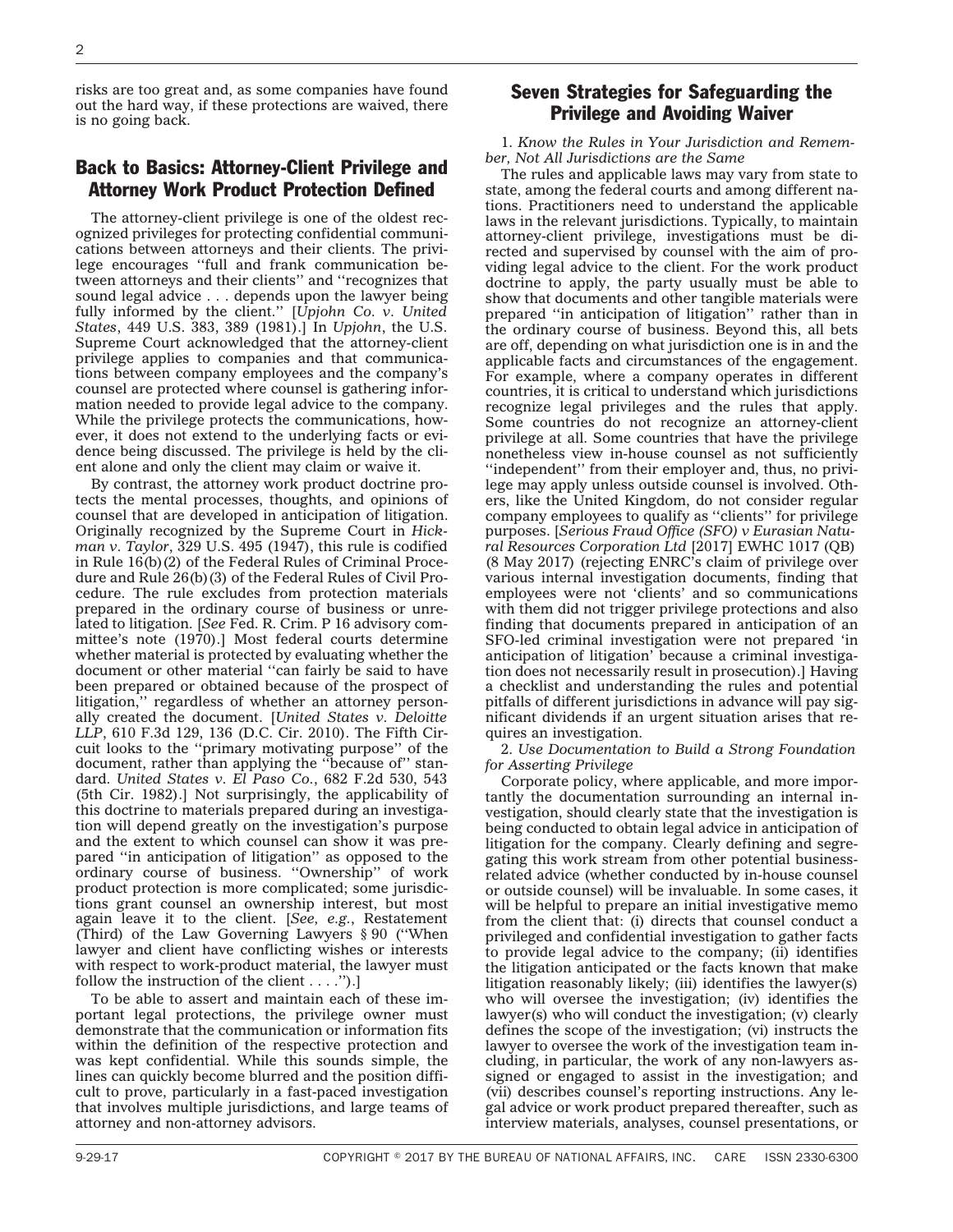written findings should be handled consistent with this initial directive.

3. *Understand and Proactively Manage the Risks of Engaging Third Parties*

Be cognizant of how the investigation team or client engages with third parties who may be assisting or advising the client on matters connected to the investigation. If not handled carefully, these communications can present a high risk for waiver or failing to establish privilege in the first place. The *Kovel* doctrine, set forth by the U.S. Court of Appeals for the Second Circuit in 1961, provides that communications with a nonattorney third party are privileged if they were intended to be, and remained, confidential, and if the third party was necessary or highly useful to an attorney's rendering of legal advice to a client. [*United States v. Kovel*, 296 F.2d 918 (2d Cir. 1961).] In most instances, the case for this argument is stronger if the third party is engaged and supervised by the lawyer conducting the investigation, such as a translator or forensic accountant. If, as was the case in *Bousamra v. Excela Health*, 2017 Pa. Super 235 (July 19, 2017), privileged information is shared with a third party who was engaged by the client, and is not deemed to be material to the attorney's advice (in this case, a public relations firm), courts may find the privilege was waived (along with the subject matter of the advice). The same result may occur if privileged information is shared with former employees. [*Newman v. Highland Sch. Dist. No. 203*, 381 P.3d 1188, 1194 (2016).] Given the risks presented, it is wise to carefully consider all third party arrangements and interactions, and have a set of guidelines for the team to avoid tripping any wires.

4. *Mark Documents Appropriately; Don't Assume All Materials Are Protected*

Investigative counsel should prepare guidelines regarding appropriate designation of work product and privileged materials. Although the underlying facts are not privileged, documents prepared by counsel typically are protected and should be marked as ''Privileged and Confidential.'' Because opinion work product is more protected than fact work product, written material such as notes and memoranda should include a prominent disclaimer when it incorporates the mental impressions of the attorney who drafted it, and that disclaimer should be consistent with the style of the remaining text. Writing ''this is not a transcript'' at the beginning of a transcribed interview will not make it opinion work product. Memoranda that intertwine facts and mental impressions present a stronger argument for protection than memos where the facts can be easily separated. While counsel may have different strategies for developing protected material in an investigation, depending on the complexities in the case, there should be an agreed-upon plan.

5. *Joint Defense and Common Interest Privilege Must Remain Confidential to Be Protected*

The ''joint-defense privilege''—more aptly referred to as the common-interest rule or doctrine—is not an independent privilege at all, but rather an exception that allows for limited third-party disclosure without waiver. Assuming an otherwise valid protection exists, this rule allows for the sharing of information among attorneys representing different clients who share a common legal interest, whether as defendants or plaintiffs. [*In re Grand Jury Subpoenas*, 902 F.2d 244, 249 (4th Cir. 1990).] Non-privileged material, however, cannot be

imbued with privilege simply by sharing it in furtherance of a common interest. Different jurisdictions apply different standards for finding a common interest, with some requiring that the parties have a common interest in actual or prospective litigation at the time of disclosure.

When dealing with potential co-defendants regarding a ''common defense strategy,'' companies should enter into an oral or written ''joint defense agreement'' to ensure that these communications will be exempt from the usual rule that disclosure to a third party results in a privilege waiver. Such non-waiver agreements should include obligations to return all joint defense materials should the common interest cease, such as when a member of the agreement decides to cooperate with the authorities. Companies should also weigh the factors of engaging in one-way exchanges of information with codefendants such as current or former employees—they are easier to unwind the joint defense relationship if needed, with less risk of dispute if the company decides to cooperate with the authorities—versus a reciprocal exchange of information.

6.*Sharing Investigative Materials and Reports of Investigations Carries Risk—Period*

In most investigations, the investigation team is called upon to report to the General Counsel, management and sometimes the Board of Directors (or a committee of the Board). However, investigating counsel and the client are often called upon to answer questions for, among others: (i) outside auditors, (ii) prospective buyers, (iii) insurers, (iv) regulators, (v) shareholders, or (vi) customers. Discussing ''facts'' should not raise privilege concerns. However, discussing ''findings'' can tip the balance towards waiver.

In May 2017, the U.S. District Court for the District of Columbia found that a client waived the attorneyclient privilege for the subject matter after the Board publicly released counsel's report of investigation. The court further found that attorney work product never applied to the underlying interview memoranda and other materials prepared by counsel. While all memoranda were dutifully marked, the investigation did not occur until two years after the client received a letter suggesting the possibility of legal action and, therefore, litigation was no longer reasonably anticipated. Rather, the court found that the investigation was conducted primarily for business purposes. [*Banneker Ventures, LLC v. Graham*, No. 13-CV-391 (RMC), 2017 WL 2124388 (D.D.C. May 16, 2017).]

7. *Don't Depend on ''Selective Waiver'' when Making a Disclosure to the Government, and Don't Underestimate the Creativity of Those Wanting Access to Your Documents*

Although the government no longer expressly pushes companies to waive privilege following internal investigations, companies still face tremendous pressure to assert privilege lightly when dealing with government investigators. For instance, under the Justice Department's ("DOJ") "pilot program" incentivizing selfreporting of Foreign Corrupt Practices Act (''FCPA'') violations, companies are expressly not required to disclose privileged information. [U.S. Department of Justice Criminal Division, The Fraud Section's Foreign Corrupt Practices Act Enforcement Plan and Guidance (Apr. 5, 2016), [https://www.justice.gov/criminal-fraud/](https://www.justice.gov/criminal-fraud/file/838416/download) [file/838416/download.](https://www.justice.gov/criminal-fraud/file/838416/download)] They are required, however, to disclose ''facts'' (i.e., the primary output of an investiga